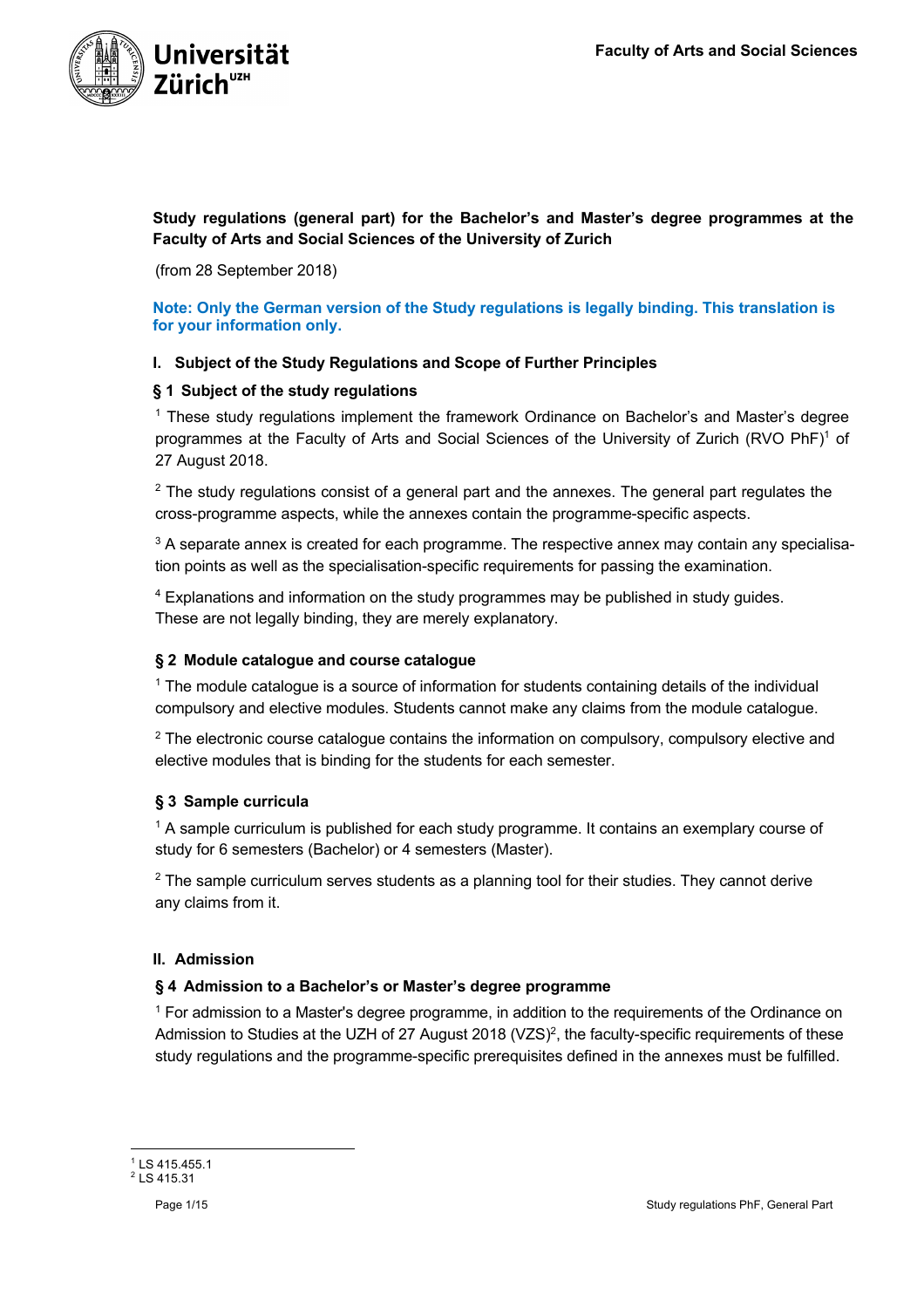

<sup>2</sup> In consultation with the programme directors, the Dean's Office shall check whether the faculty- specific and programme-specific requirements have been fulfilled.

<sup>3</sup> Admission to a Bachelor's or Master's degree programme with a previously completed degree programme of similar subject content at the same study level is excluded.

<sup>4</sup> The combination of programmes similar to the subject area is excluded at Bachelor's and Master's level.

# **§ 5 Specific requirements for admission to a consecutive Master's degree programme**

<sup>1</sup> The requirements for admission to a consecutive major or minor study programme is, in principle, the fulfilment of the programme-specific professional requirement profile to the extent of a maximum of 60 ECTS credits. The subject-specific requirement profile contains the competences expected from the Bachelor's degree programme.

 $2$  Admission to a consecutive mono degree programme is done either on the basis of a subject- specific requirement profile of a maximum of 120 ECTS credits and/or on the basis of the subject- specific requirement profile and a completed Bachelor's degree programme to be named or an equivalent degree according to VZS.

<sup>3</sup> If there is no Bachelor's degree or no equivalent degree according to VZS in the required field of study, admission sur dossier is possible if the applicant fulfils the professional requirement profile.

# **§ 6 Specific requirements for admission to specialized study programmes**

<sup>1</sup> For admission to specialised Master's degree programmes, the following additional requirements in particular may be stipulated in addition to the subject content requirements:

- a. Written application;
- b. Presence of a minimum grade in the Bachelor's degree;
- c. Additional language skills;
- d. Successfully completed admission interview;
- e. Letter of motivation;
- f. an entrance examination.

<sup>2</sup> The admission procedure is regulated in the programme-specific annex to the study regulations. The requirements for admission are identical for all applicants.

# **§ 7 Additional requirements**

<sup>1</sup> Additional requirements may be imposed for admission to a Master's degree programme offered by the Faculty of Arts and Social Sciences. On the basis of the subject-specific requirement profile, any missing knowledge is identified and the additional requirements are determined.

 $2$  For the fulfilment of additional requirements, the requiations of the VZS, the RVO PhF and the study regulations apply in addition to the regulations in the respective decree.

<sup>3</sup> The module type of the modules formulated in the additional requirements result from the subject requirement profile of the Master's degree programme relevant for admission.

<sup>4</sup> A definitively failed module leads to a definitive rejection if it is designated as a compulsory module in the subject-specific requirements profile.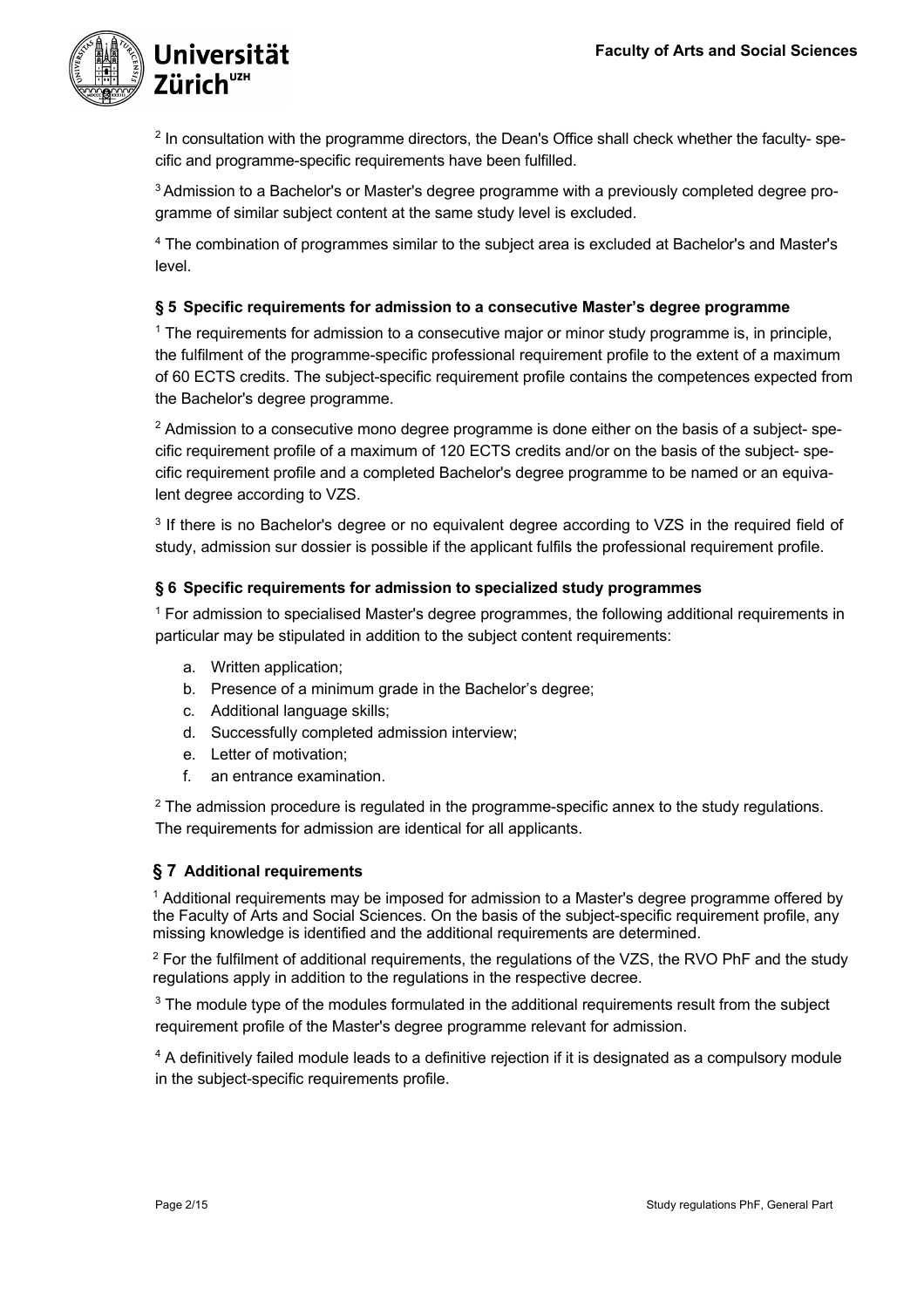

<sup>5</sup> A final rejection in accordance with par. 4 results in a ban

- a. in all those Bachelor's degree programmes in which the definitively failed module is a compulsory module;
- b. for the relevant Master's degree programme for which the module was imposed as a requirement;
- c. for all those Master's degree programmes for which it would have to be provided as a compulsory module within the framework of a requirement.

# **III. Studies**

# **1. Section: General**

# **§ 8 Composition of the study programme**

<sup>1</sup> The Bachelor's degree programme consists of a major study programme in combination with a minor study programme.

 $2$  The Master's degree programme consists of either a major study programme in combination with a minor study programme or a mono study programme. The mono or major study programme may include a concentration.

<sup>3</sup> For Bachelor students from other faculties, the Faculty of Humanities offers Liberal Arts Options.

# **§ 9 Studies and disability**

<sup>1</sup> The procedure is opened on a semester-by-semester basis by means of a written application submitted in good time by the student to the Student Affairs and Disability Office (FSB). Students are required to contact the FSB in good time.

 $2$  Students are obliged to submit a corresponding request to the Dean of Studies in good time together with the result of the FSB. An application submitted too late for the implementation of concrete measures to compensate for disadvantages will no longer have to be taken into account.

<sup>3</sup> The Dean of Studies, in consultation with the institute, shall determine the measures to compensate for disadvantages on an individual basis and decides on them. In individual cases, the measures proposed by the FSB may be deviated from and no, other or additional measures may be granted.

<sup>4</sup> In justified cases, measures to compensate for disadvantages may be granted for longer than one semester. In this case, students are obliged to report any change in their health to the Dean of Studies.

# **§ 10 Publication**

<sup>1</sup> The publication of a written paper by the student may in principle take place as soon as the corresponding module has been assessed.

<sup>2</sup> The students are obliged to inform the programme director in writing before publication. The programme director may require the fulfilment of conditions prior to publication.

<sup>3</sup> In particular, an additional requirement may be that references which indicate that the work was produced at UZH must be eliminated or listed in whole or in part.

<sup>4</sup> Students must be informed in writing of any additional requirements within 10 working days of receipt of the request. Only then may the students publish the work accordingly.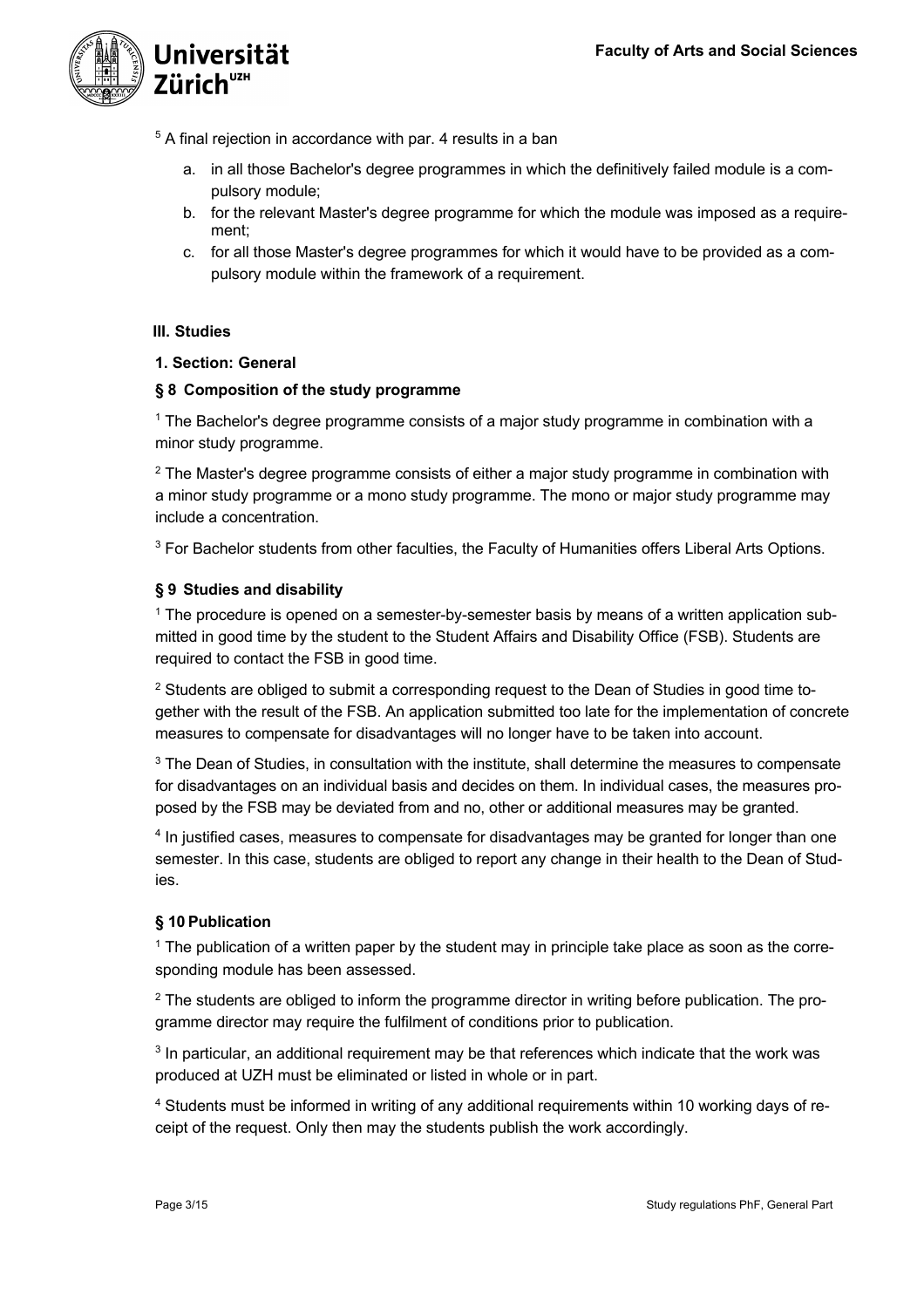

# **§ 11 Plagiarism Control**

 $1$  All student work can be checked at random or on suspicion using the plagiarism detection software.

 $<sup>2</sup>$  If a Master's thesis is to be published in the repository, it is checked in advance by means of pla-</sup> giarism detection software as standard.

<sup>3</sup> If plagiarism is suspected, the supervisor is responsible for carrying out the check using the plagiarism detection software.

<sup>4</sup> If the suspicion is confirmed, the supervisor shall give the student concerned the opportunity to make an oral or written statement within the framework of the legal hearing.

<sup>5</sup> If the check reveals that plagiarism has occurred, proceedings for unfair conduct will be initiated pursuant to § 30 RVO PhF.

# **§ 12 Learning Contract**

<sup>1</sup> A Learning Contract is an individual study agreement between the Faculty of Arts and Social Sciences and the student and is within the legal framework of the Framework Ordinance.

 $2$  A learning contract may be concluded by the student on request to the programme director, in particular if

- a. the acquisition of external academic achievement is to be made binding (credit-transfer agreement), or
- b. an individual course achievement must be agreed if all substitution possibilities of compulsory elective modules have been exhausted and consequently the passing requirements can no longer be fulfilled.
- c. Lit. b does not apply if all substitution options in a concentration have been exhausted. In this case, another concentration must be chosen.

# **2. Section: Modules and Assessments**

# **§ 13 Modules**

<sup>1</sup> The module is defined by the unity of learning objectives, forms of teaching and by the assessment whereby these elements relate to each other.

<sup>2</sup> It is self-contained in terms of content and time and extends over a maximum of two semesters.

<sup>3</sup> The number of ECTS credits as well as all related properties of the module are identical regardless of the assignment to a degree programme or course.

<sup>4</sup> Whether a module must be completed as a compulsory or elective compulsory module depends on the respective programme. Elective modules retain their module type independently of the programme.

# **§ 14 Module booking and registration**

<sup>1</sup> Students are required to book or register respectively de-register for, or cancel a module in accordance with the procedures and deadlines provided for that purpose.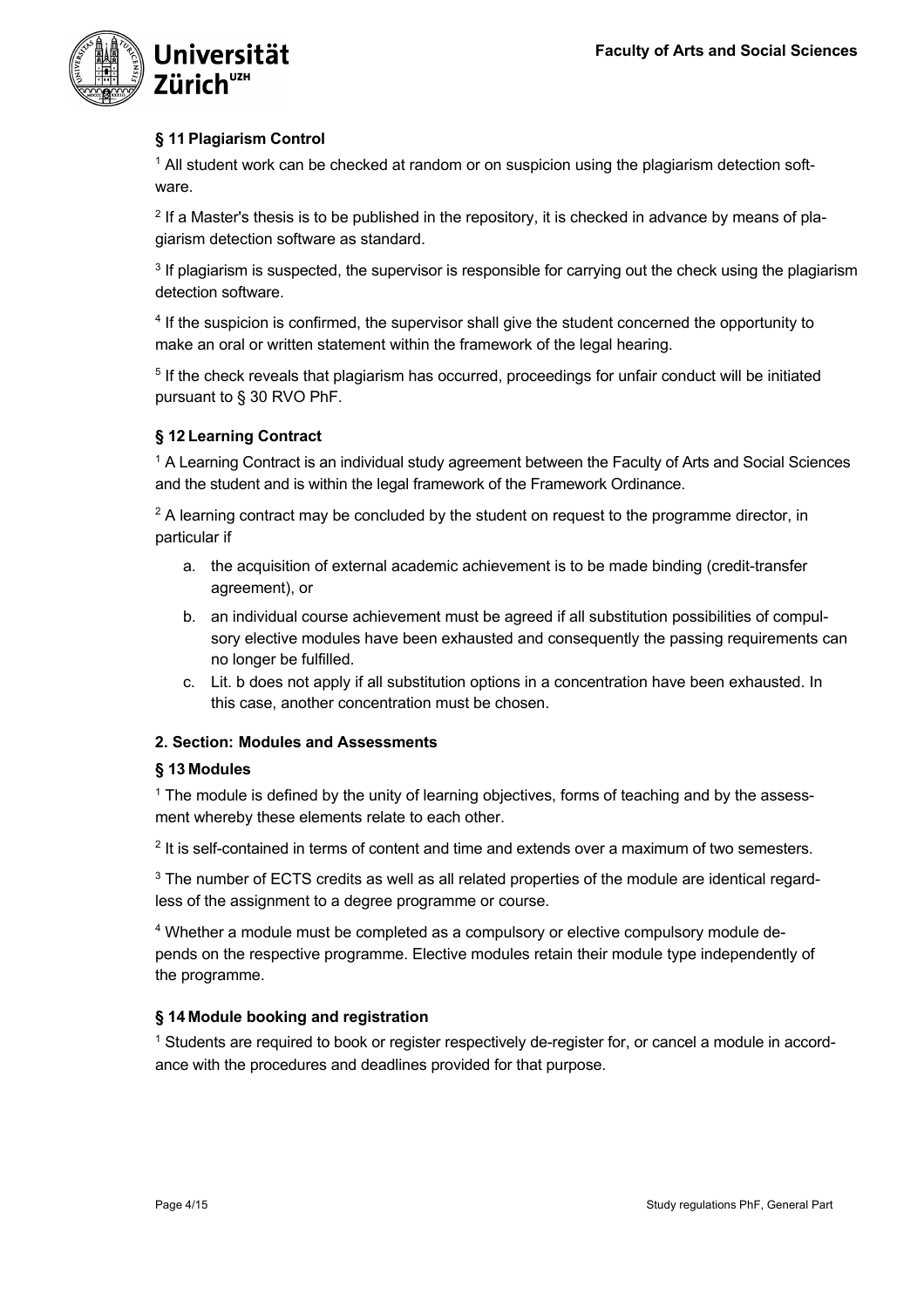

<sup>2</sup> Special registration/deregistration procedures may be provided in particular for:

- a. the registration for the Bachelor's thesis;
- b. the registration for the Master's thesis;
- c. the registration for language modules;
- d. deregistration from the re-examination.

# **§ 15 Module prerequisites**

<sup>1</sup> For booking a module, module prerequisites can be defined, such as previously completed modules or acquired knowledge, which must be fulfilled before booking the module.

<sup>2</sup> The number of participants in a module may be restricted or the participation of a target group may be reserved. A restriction or combination of restrictions is permissible in particular if:

- a. this is a requirement for achieving the subject-related objective of the module or
- b. only a limited capacity or number of places is available.

<sup>3</sup> Criteria for participation in the modules concerned or for the procedure for the allocation of module places are announced in the course catalogue.

<sup>4</sup> The student is responsible for checking whether he or she fulfils the module prerequisites.

#### **§ 16 Cancellation and deregistration in case of missing module prerequisites**

<sup>1</sup> If the student has booked or registered for a module without the required module prerequisites, he or she has the obligation to cancel or deregister in due time. A module that has not been cancelled or deregistered in time must be completed in full.

 $2$  Cancellation or deregistration by the person responsible for the module instead of the student concerned is permissible at any time, irrespective of a deadline, and is subject to their decision.

# **§ 17 Language of instruction and language of the assessment**

 $<sup>1</sup>$  The person responsible for the module decides whether a course is to be held in a language</sup> other than German or English.

 $2$  Students may request in writing to take the course in a language other than that of the module. The person responsible for the module makes the final decision.

#### **§ 18 Composition of an assessment**

<sup>1</sup> Successful completion of an assessment is required for passing a module. According to  $\S$  22 RVO PhF, the following variants in particular are provided for the composition of a student assessment:

- a. the assessment consists of a single coursework;
- b. the assessment consists of a portfolio.

 $2$  A portfolio consists of several similar or different elements, which may be weighted differently among each other. The individual results of these elements are offset against each other and are included in the calculation of the overall result according to their weighting. Only the overall result is shown in the transcript of records.

<sup>3</sup> Individual elements of a portfolio cannot be repeated. A single failed element does not lead to exclusion from participation in the module and from taking further elements of the portfolio.

<sup>4</sup> Compulsory attendance for participation in the module is not permitted either as an assessment according to par. 1 lit. a or as an element of a portfolio according to par. 1 lit. b.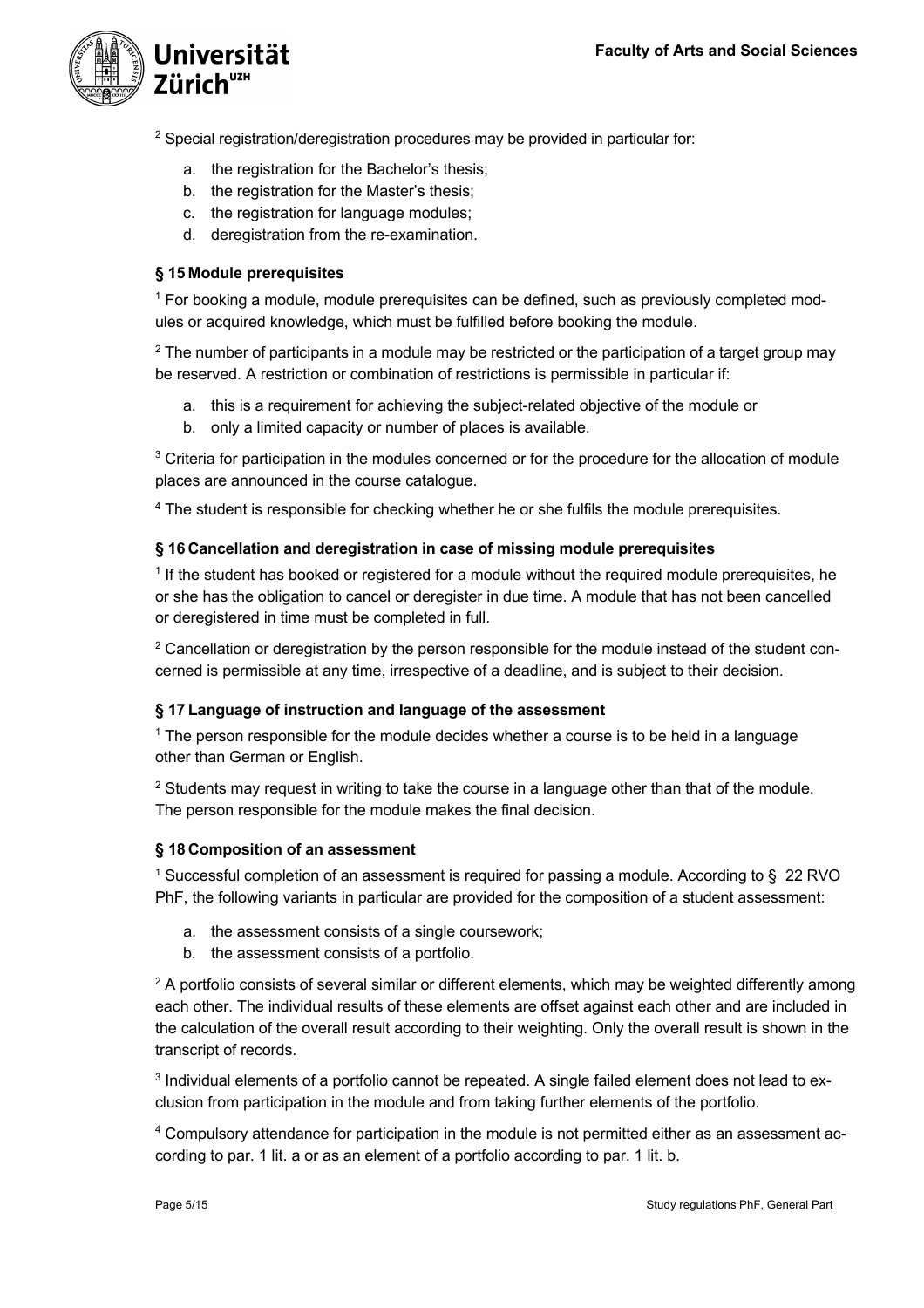

<sup>5</sup> The students are informed about the modalities of the assessment or about the required elements of a portfolio and their weighting.

#### **§ 19 Written work within the framework of a module**

<sup>1</sup> All written work, including the Bachelor's or Master's thesis, has to be an individual piece of work. Co-authorship is excluded.

 $2$  Cooperations for the development are possible if the contribution to the written work is submitted as an independent text and can be assessed independently.

<sup>3</sup> Changes to the work submitted for assessment are excluded. Revision is not permitted.

<sup>4</sup> The repetition of a module with an assessment in the form of a written paper is always carried out as a repetition of the entire module.

#### **§ 20 Deregistration from assessments extending over a longer period of time**

<sup>1</sup> If, in the case of an assessment that extends over a longer period of time (e.g. a written paper), a reason for prevention according to § 24 RVO PhF occurs before the deadline, either a request for deregistration from the assessment to § 25 par. 1 RVO PhF or a request for extension of the deadline for submission of the assessment according to § 25 par. 2 RVO PHF may be submitted.

 $2$  If there is a request for deregistration from the assessment, the submission of the (unfinished) assessment may be requested in addition to the necessary confirmations required for deregistration so that its current status can be included in the examination of the reason for deregistration.

 $3$  A request for an extension of the deadline for the submission of the assessment must be submitted at latest by the deadline applicable to the assessment at the latest.

<sup>4</sup> The extension of the deadline for submission can only be granted up to a maximum of the time at which the written work can still be assessed for inclusion in the transcript of records.

<sup>5</sup> A request received after the expiry of the original submission deadline and relating to a submission deadline that has already been extended can, in principle, no longer be approved. In this case, it shall be treated as a request for deregistration from the assessment.

#### **3. Section: Repetition of a Module or Assessment**

#### **§ 21 Form of the repetition**

The repetition of the module takes place either by repeating the assessment in the same semester (repeat examination) or by repeating the entire module in a later semester.

#### **§ 22 Repetition in the same semester (repeat examination)**

 $1$  Repetition in the same semester is possible if:

- a. the assessment of the relevant module consists of an examination taken at a defined time at the end of the module, and
- b. the assessment to be repeated relates to the same semester, and
- c. the repetition can be assessed before the deadline for inclusion in the transcript of records.

 $2$  There is no entitlement to repeat the assessment in the same semester.

<sup>3</sup> The repetition of the assessment takes place in the identical form as the first assessment.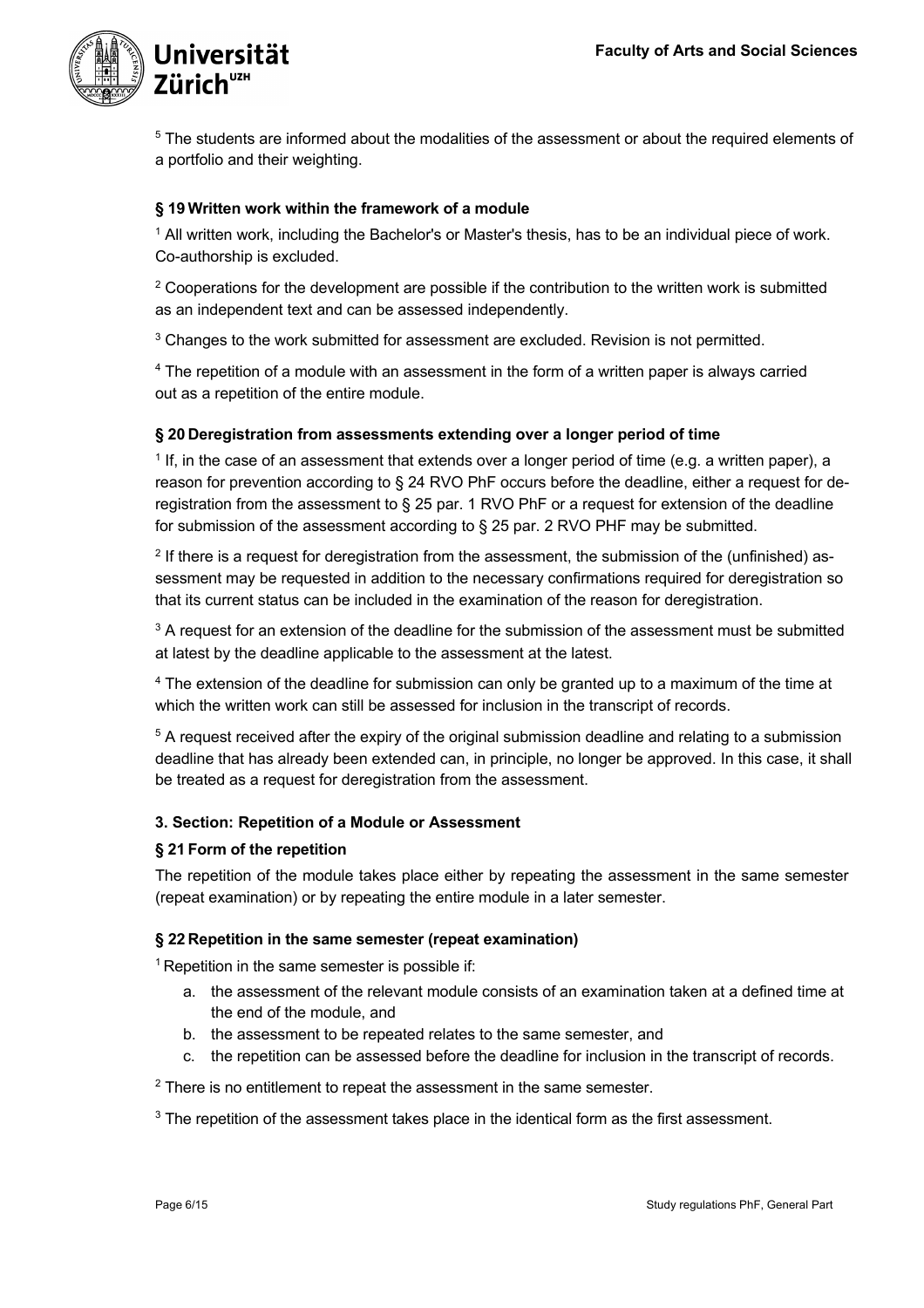

<sup>4</sup> If a repeat examination is taken in the final semester, it is not guaranteed that all deadlines required for graduation can be met. In this case, the degree will be completed in the next semester at the earliest.

<sup>5</sup> If the module is repeated in a subsequent semester, the modalities of the module booked for the repetition apply. There is no entitlement to an assessment of the same type as the failed assessment.

# **§ 23 Registration for repetition of the assessment in the same semester**

<sup>1</sup> The booking of the module includes the registration for the assessment and, if applicable, for the repeat examination in the same semester.

 $2$  Students with a first failed attempt or a deregistration from the assessment have the obligation to sit for the repeat examination.

<sup>3</sup> Deregistration from the repeat examination is possible without giving reasons within a period of one week from notification of the failed attempt.

<sup>4</sup> The ordinary deregistration according to § 24 and § 25 RVO PhF remains possible irrespective of par. 3.

#### **4. Section: Bachelor's Degree Programme**

#### **§ 24 External study achievements at Bachelor level, scope of creditable achievements / mobility**

<sup>1</sup> Bachelor's students may acquire external study credits and/or complete a minor study programme within the framework of mobility.

<sup>2</sup> The following applies:

- a. the external coursework must not be the Bachelor's thesis;
- b. provided that at least 60 ECTS credits of the major study programme have been acquired at UZH, all other achievements required for the degree can be completed externally;
- c. the externally provided study programme has a scope of at least 60 ECTS credits and is completed with a grade. This programme is credited as a lump sum to the degree as a minor study programme in the amount of 60 ECTS credits. Any further crediting towards a degree is excluded.

 $3$  In the case of graduation, the general crediting rules according to  $\S$  43 et seq. RVO PhF apply.

# **§ 25 Compulsory module Bachelor's thesis**

<sup>1</sup> In each major study programme, the compulsory module Bachelor's thesis with a total of 15 ECTS credits must be completed within one semester. In the major programme Psychology, the compulsory module Bachelor's thesis has a scope of 6 ECTS credits. The Bachelor's thesis is graded.

<sup>2</sup> The Bachelor's thesis is proof of the ability to work independently on a scientific task within the given time limit and to present it adequately.

<sup>3</sup> The workload for the compulsory module Bachelor's thesis may result

- a. either from the Bachelor's thesis as an independent term paper alone or
- b. from the Bachelor's thesis and an accompanying course.

 $4$  The Bachelor's thesis shall be prepared in accordance with the requirements of § 19 RVO PhF.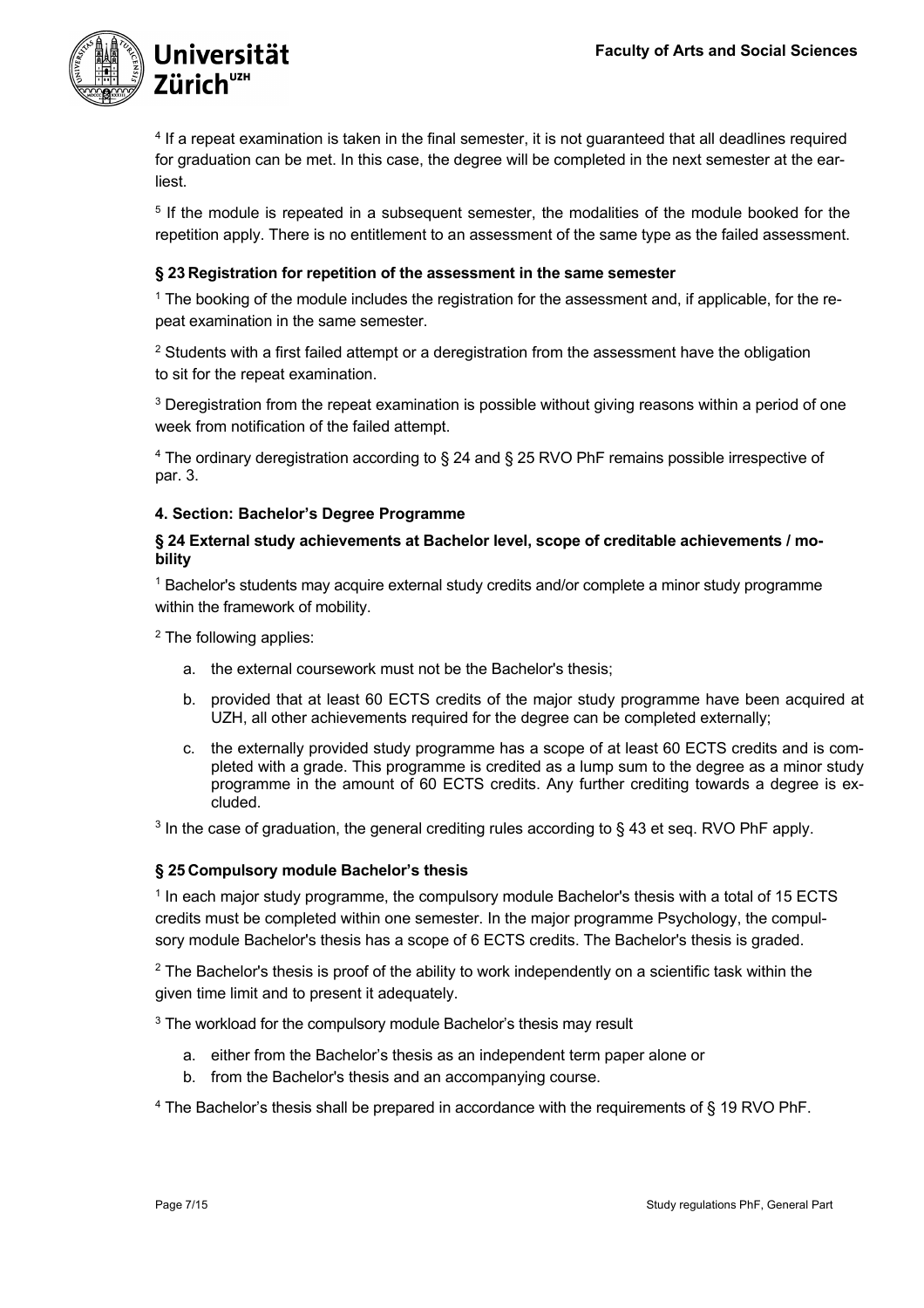

# **§ 26 Compulsory module Bachelor's thesis: Registration**

Before registering for the Bachelor's thesis, students have the obligation to obtain a supervision commitment from a qualified supervisor. This is the prerequisite for registering for the compulsory module Bachelor's thesis.

# **§ 27 Compulsory module Bachelor's thesis: Supervision and assessment of the Bachelor's Thesis**

<sup>1</sup> Members of the teaching staff who hold at least a Master's degree are entitled to supervise the Bachelor's thesis. For the assessment of the Bachelor's thesis, an expert opinion is prepared by the supervisor.

<sup>2</sup> Changes to a Bachelor's thesis submitted for assessment are excluded.

# **§ 28 Compulsory module Bachelor's thesis: Repetition**

<sup>1</sup> The repetition of the compulsory module Bachelor's thesis always takes place as a repetition of the entire module.

 $<sup>2</sup>$  In the case of a discontinued compulsory module Bachelor's thesis (deregistration), a new Bache-</sup> lor's thesis must always be written on a new topic.

 $3$  In the event of a failed attempt, a new Bachelor's thesis must be written on a new topic.

# **5. Section: Master's Degree Programme**

# **§ 29 External study achievements at Master's level, scope of creditable achievements /**

#### **mobility**

<sup>1</sup> Master's students may acquire external study credits and/or complete a minor study programme within the framework of mobility.

<sup>2</sup> It applies that:

- a. The external performance must not be the Master's thesis;
- b. provided that at least 45 ECTS credits of the major study programme or 60 ECTS credits of the mono study programme have been acquired at UZH, all other achievements required for the degree can be completed externally;
- c. the study programme completed externally in a combination of a major and a minor study programme has a scope of at least 30 ECTS credits and is completed with a grade. This programme is credited in total as a minor study programme in the amount of 30 ECTS credits towards the degree. Any further crediting towards a degree is excluded.

<sup>3</sup> In the case of graduation, the general credit transfer rules according to § 43 et seq. RVO PhF apply.

# **§ 30 Compulsory module Master's thesis**

<sup>1</sup> In each major or mono degree programme, the compulsory module Master's thesis amounting to 30 ECTS credits including assessment must be completed within two semesters. The compulsory module Master's thesis is graded.

<sup>2</sup> The Master's thesis is proof of the ability to work independently on a level-specific scientific task within the given time limit and to present it adequately.

 $3$  The workload for the compulsory module Master's thesis may result

- a. either from the Master's thesis as an independent term paper alone or
- b. from the Master's thesis and an accompanying course.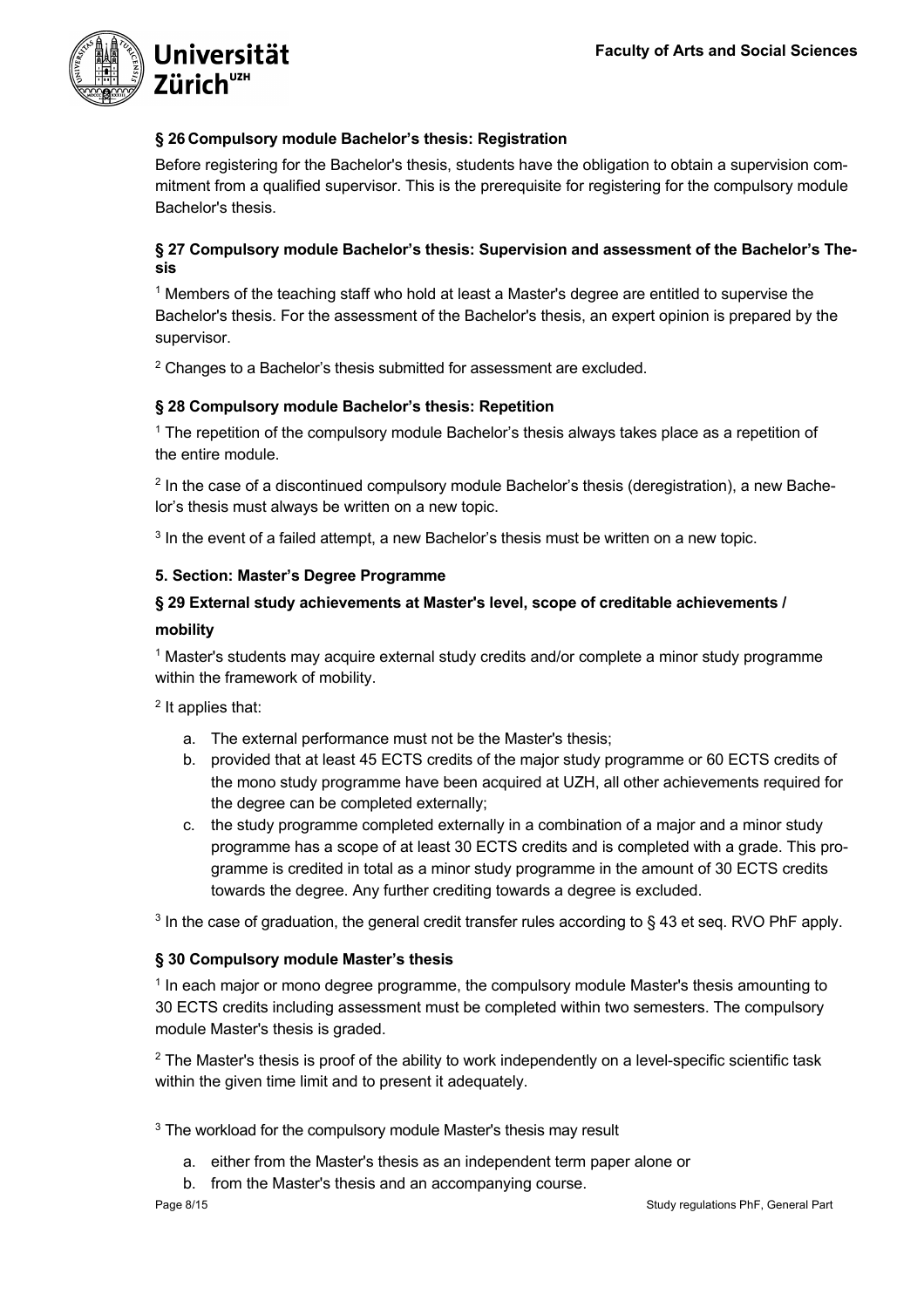

 $4$  The Master's thesis shall be prepared in accordance with the requirements of § 19. RVO PhF

# **§ 31 Compulsory module Master's thesis: Registration**

Before registering for the Master's thesis, students have the obligation to obtain a supervision agreement from a qualified supervisor. This is the prerequisite for registering for the compulsory module Master's thesis.

# **§ 32 Mandatory module Master's thesis: Supervision and assessment of the Master's thesis**

<sup>1</sup> Members of the teaching staff who hold at least a doctoral degree are entitled to act as supervisors. For the assessment of the Master's thesis, an expert opinion is prepared by the supervisor.

 $2$  Changes to a Master's thesis submitted for assessment are excluded.

# **§ 33 Compulsory module Master's thesis: Repetition**

<sup>1</sup> The repetition of the compulsory module Master's thesis always takes place as a repetition of the entire module.

<sup>2</sup> In the case of a discontinued compulsory module Master's thesis (deregistration), a new Master's thesis must always be written on a new topic.

<sup>3</sup> In the event of a failed attempt, a new Master's thesis must be written on a new topic.

# **6. Section: Ban**

# **§ 34 Ban: Principle**

<sup>1</sup> Similar programmes within the meaning of § 34 RVO PhF are deemed to be

- a. PhF programmes that include the definitively failed module as a compulsory module, or
- b. programmes at other higher education institutions for which a definitive rejection has been received and which are similar in subject matter to the programme for which an application has been received.

<sup>2</sup> Bans are imposed by the faculty.

<sup>3</sup> At a later point in time, an ordered ban may additionally apply to further similar study programmes introduced subsequently.

# **§ 35 Ban: Exception Bachelor's thesis**

<sup>1</sup> In deviation from § 34 RVO PhF, a definitively failed Bachelor's thesis does not result in a crosslevel suspension if a Bachelor's degree in the field of study required for admission to the Master's programme is obtained at the same time.

<sup>2</sup> The prerequisite for admission to a Master's degree programme is the fulfilment of the subjectspecific requirement profile provided for in accordance with the annex to the study regulations.

# **7. Section: Recognition and Transfer of Credits**

# **§ 36 Recognition of external study achievements**

 $1$  The recognition of external study achievements is possible,

- a. if these have not already been credited to a degree and
- b. if these are expected to count towards the degree according to the relevant programmespecific annex to the study regulations for which enrolment is available.

 $2$  Recognition of external study achievements take place upon request by the student and submission of the required documents.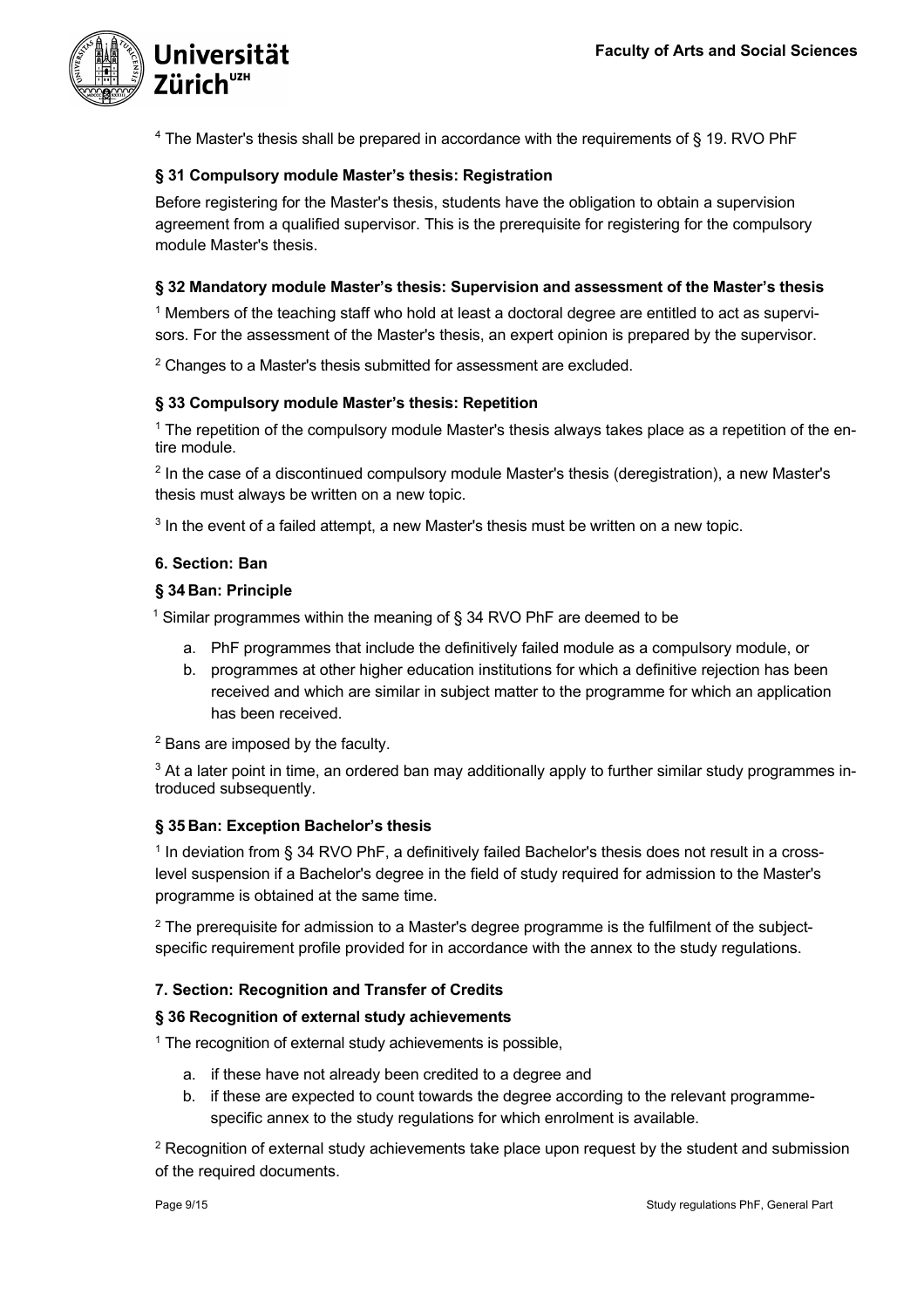

<sup>3</sup> It applies that:

- a. the assessment of the external university is adopted and
- b. any grade is converted by means of a standardised conversion procedure into a grade according to § 26 para. 2 RVO PhF.

# **§ 37 Recognition of already acquired external competences**

 $1$  External competences already acquired shall be recognised if they are taught within the framework of a compulsory module for which enrolment is available and

- a. these have already been credited to a degree or
- b. they are already acquired and proven language skills.

<sup>2</sup> Recognition takes place for the corresponding compulsory module to the extent of 0 ECTS credits. The course work must be compensated.

<sup>3</sup> Compensation is made through performance at least to the extent of the recognised compulsory module. The annex to these study regulations regarding the corresponding study programme is authoritative.

# **§ 38 Crediting of modules towards the degree**

<sup>1</sup> A recognised course credit shall be credited towards the degree as follows:

- a. Credit is awarded for the module group and programme for which they are eligible according to the module catalogue or course catalogue. Crediting to other module groups or programmes is excluded.
- b. Credit is awarded if the course work has not been credited to another degree.
- c. Credit is awarded provided that the course work is not surplus to requirements according to the annex to the corresponding study programme.

<sup>2</sup> In the case of double creditable compulsory elective or elective modules, the student decides on the crediting according to the specifications of par. 1. For the crediting of compulsory modules, § 39 RVO PhF applies.

# **§ 39 Crediting and compensation of compulsory modules**

 $1$  For the crediting of a module that could be credited in more than one programme, the following priorities apply:

- a. It is credited in the programme in which it is a compulsory module;
- b. if it is a compulsory module in both programmes, it is credited in the major.

<sup>2</sup> A module that is a compulsory module in both programmes and is credited to the major study programme must be compensated for in the minor study programme by performances to the same extent. The annex of the corresponding minor study programme to these study regulations is decisive for the compensation.

# **8. Section: Graduation**

# **§ 40 Designation of degrees**

The title obtained with the degree results from the major or mono study programme.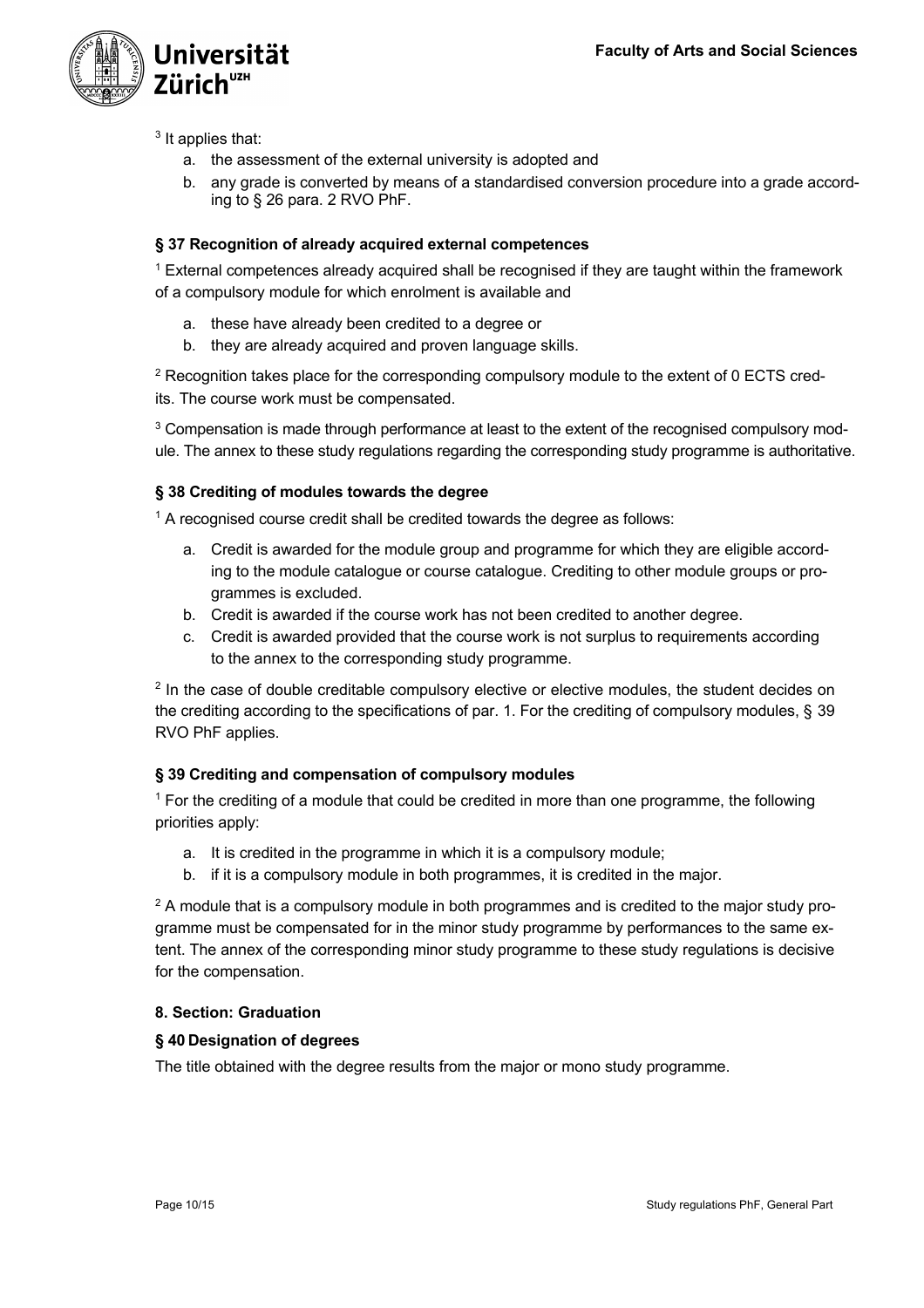

# **§ 41 Award of the Bachelor's degree**

<sup>1</sup> The award of the Bachelor degree requires that at least 60 ECTS credits have been earned in the major study programme at UZH.

 $2$  At least 30% of the coursework per programme must be graded.

# **§ 42 Award of the Master's degree**

<sup>1</sup> The award of the Master's degree requires that at least 45 ECTS credits in the major study programme or 60 ECTS credits in the mono study programme have been earned at UZH.

<sup>2</sup> At least 50% of the coursework per programme must be graded.

# **IV. Transitional Provisions**

# **§ 43 General provisions**

<sup>1</sup> The special programme-specific transitional regulations in the annex to these study regulations apply to students who commenced their studies in accordance with the old study regulations before the autumn semester 2019.

<sup>2</sup> Students are obliged to meet the pass requirements of the regulations for transfer with modules from the range in accordance with these study regulations. There is no entitlement to a punctual completion of the programme.

<sup>3</sup> Compulsory modules from the range offered according to the old study regulations can only be completed after HS 2019 as an exception if the completion of the module under the new law would cause an unreasonable delay in the completion of the degree programme or an undue hardship. In this case, the work still to be completed will be recorded in a learning contract in accordance with § 12 RVO PhF.

<sup>4</sup> The transition regulations contain the equivalence tables for compulsory modules. The equivalence tables show which of the compulsory modules from the new study regulations are required for the degree.

# **§ 44 Additional requirements and conditions**

Any additional requirements and conditions not yet fulfilled will be reassessed when they are placed under these study regulations.

# **§ 45 Remission of failed attempts according to § 59 par. 2 RVO PhF**

 $1$  Failed attempts that relate to modules offered according to the old study regulations become irrelevant with the introduction of the modules according to these study regulations if the corresponding module according to these study regulations is completed instead.

 $2$  If students' complete modules from the range offered in accordance with the old study regulations, any first failed attempt remains relevant.

# **§ 46 Additional compulsory modules taken voluntarily**

Students can complete compulsory modules that are not necessary for them according to the equivalency table. If such a compulsory module is completed, it will be credited towards the degree in any case.